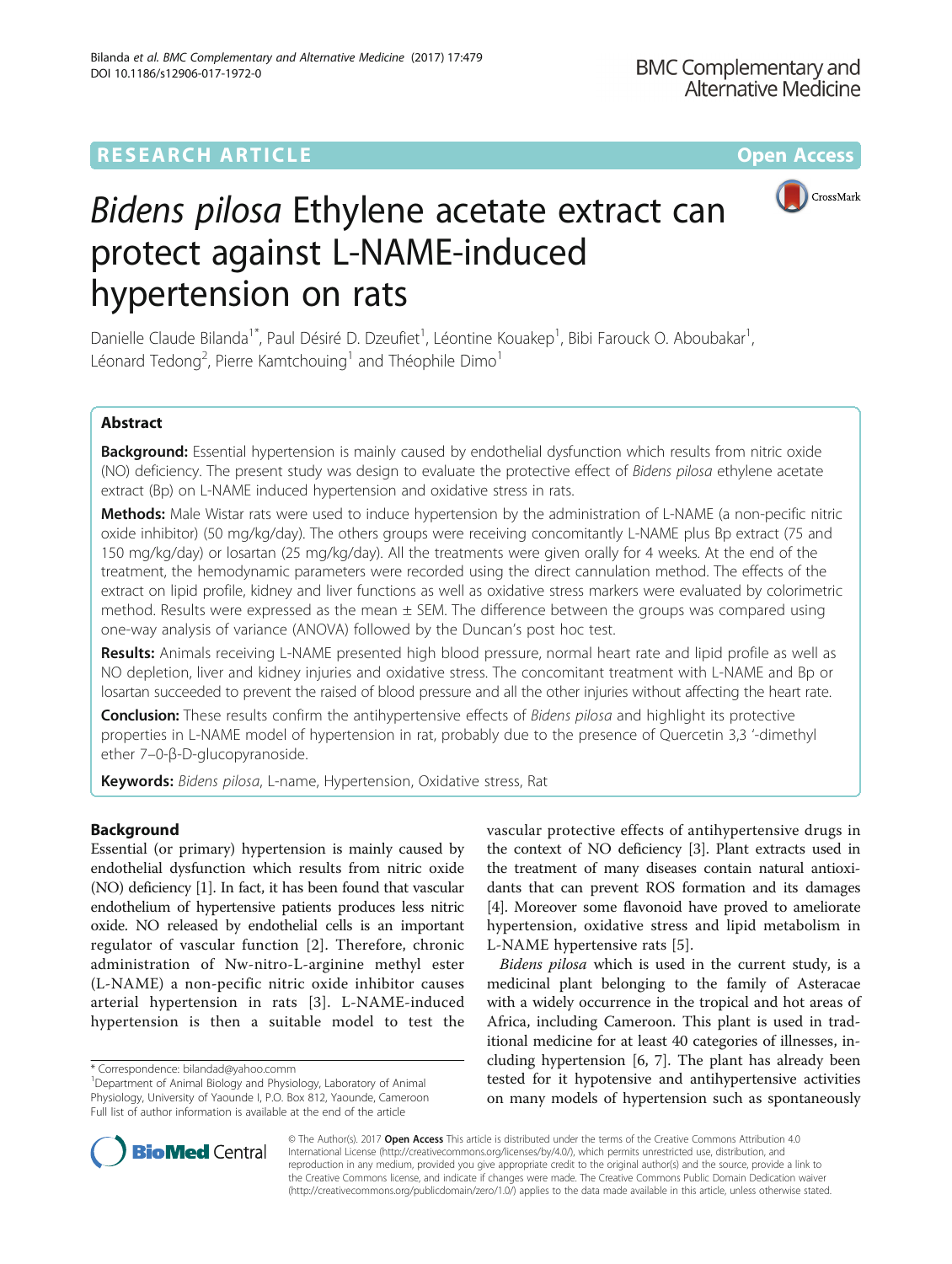hypertensive rats (SHR), salt-loading and fructoseinduced hypertensive rats [[8](#page-6-0)–[10](#page-6-0)] and even human cells [[11\]](#page-6-0). The mechanism of action of the extracts from Bidens pilosa include vasodilatation, calcium blocker, free radicals scavenging insulin-sensibility, lipid profil improving [\[10](#page-6-0)–[13](#page-6-0)]. The interest on bioactive compounds from plant extracts has increased in recent years due to their health benefits, particularly protection against a variety of ailments such as cardiovascular diseases [\[14\]](#page-6-0). Bidens pilosa is now knowm to contain several chemical and useful compounds, including at least 60 flavonoids [\[7\]](#page-6-0). In the present plant extract, we identified two bioactive flavonoids namely Quercetin 3,3 '-dimethyl ether 7–0-β-Dglucopyranoside and Iso-Okanin 7-O-β-D-(2 ", 4″, 6 "-triacetyl)-glucopyranoside [\[15](#page-6-0)]. Quercetin is known to improve vascular function in an endothelium-dependant and -independent manner [\[16\]](#page-6-0). Wistar rat is a suitable model of essential hypertension caused by endothelial dysfunction. Therefore, the purpose of this study was to evaluate the effects of Bidens pilosa ethylene acetate extract on L-NAME induced hypertension and oxidative stress in rats.

# **Methods**

#### Animals

Male Wistar rats aged 10–12 weeks and weighing 180 to 250 g were randomly selected from our colony. They were raised in the animal house of the Faculty of Sciences, University of Yaounde I, Cameroon in Plexiglas cages. All efforts were made to minimize animal suffering and to reduce the number of animals used. Rats were housed 3 per cages and exposed to daily 12 h light – dark cycle. They were maintained in a room temperature  $(25 \pm 3 \degree C)$  with free access to a standard animal diet and tap water. All the procedures and protocols involving animals and their care were conducted in conformity with the institutional guidelines and approved by the Cameroon National Ethical Committee (Reg. No. FWA-IRB00001954). The effects of Bidens pilosa ethylene acetate extract (Bp) were examined in vivo at the end of the experimentation on mean arterial blood pressure (MABP) of rats previously treated with L-NAME (See Additional file [1](#page-5-0)).

# Plant material

Fresh leaves of Bidens pilosa L (Asteraceae) were collected from Yaounde's suburb (Eleveur) on September 2011 and authenticated at the National Herbarium of Cameroon by comparison to the voucher specimen (No 65112/HNC) deposited in 2005. The extraction was done as previously described [\[15](#page-6-0)]. Briefly, the ethyl acetate extract was prepared by macerating 1000 g of air dried leaves for two days in 5 L of methylene chloride/methanol (1:1). After filtration, the collected extract was

concentrated using a rotary evaporator HEIDOLPH W2000, giving about 60 g of greenish dough. This extract was exhausted in 500 mL of ethyl acetate and after concentration using rotary evaporator, giving 12.7 g of ethyl acetate extract of B. pilosa. This extract was dissolved in 1% DMSO for daily used (See Additional file [1](#page-5-0)).

#### L-NAME –hypertension induction and treatment

Wistar rats (30) were randomly divided into five groups of six rats. The first group (control) received a solution of DMSO (1%), given according to the weight (1 mL/200 g of weight), while the second one (L-NAME group) received  $L - NAME$  (50 mg/kg/day) plus the vehicle. The third group received at the same time L-NAME (50 mg/kg/day) and losartan (50 mg/kg/day), while the fourth and fifth groups received a combination of L-NAME (50 mg/kg/day) and Bidens pilosa ethylene acetate extract (Bp: 75 and 150 mg/kg/day respectively). All the treatments were administered daily orally for 4 weeks at the corresponding volume of 1 mL/200 g, from 8 to 8.30 AM using oesophageous cannula (See Additional file [1\)](#page-5-0).

#### Hemodynamic parameters recording

At the end of the respective treatment, arterial blood pressure and heart rate of all rats were measured as previously described [[17](#page-6-0)]. Briefly, the rat was anesthetized using an intraperitoneal injection of urethane  $(1.5 \text{ g/kg})$ . The trachea was exposed and cannulated to facilitate spontaneous breathing. The arterial blood pressure was measure from carotid artery via an arterial cannula connected to a pressure transducer coupled with a hemodynamic recorder Biopac Student Lab. (MP35) and computer (See Additional file 1).

# Blood and organs collection

Immediately after hemodynamic parameters measurement, blood samples were collected from the abdominal artery, and centrifuged at 3000 rpm for 15 min. The plasma obtained was kept at −20 °C for biochemical analysis. Thereafter, the heart, the kidney, the liver and the thoracic aorta were collected, washed in saline and weighed and kept for oxidative stress markers and NO evaluation.

#### Biochemical analysis

Heart, aorta, liver and kidney were dissected out and homogenized in Mc Even solution for heart and aorta or in Tris–HCl 50 mM buffer solution for liver and kidney (20%,  $w/v$ ). Tissue levels of reduced glutathione (GSH), superoxide dismutase activity (SOD) and malondylaldehyde (MDA) were assayed using colorimetric method as described by Ellman, [[18](#page-6-0)], Misra and Fridovich [\[19\]](#page-6-0) and Wilbur et al. [[20\]](#page-6-0) respectively. The tissue concentration of nitric oxide (NO) was evaluated using the Griess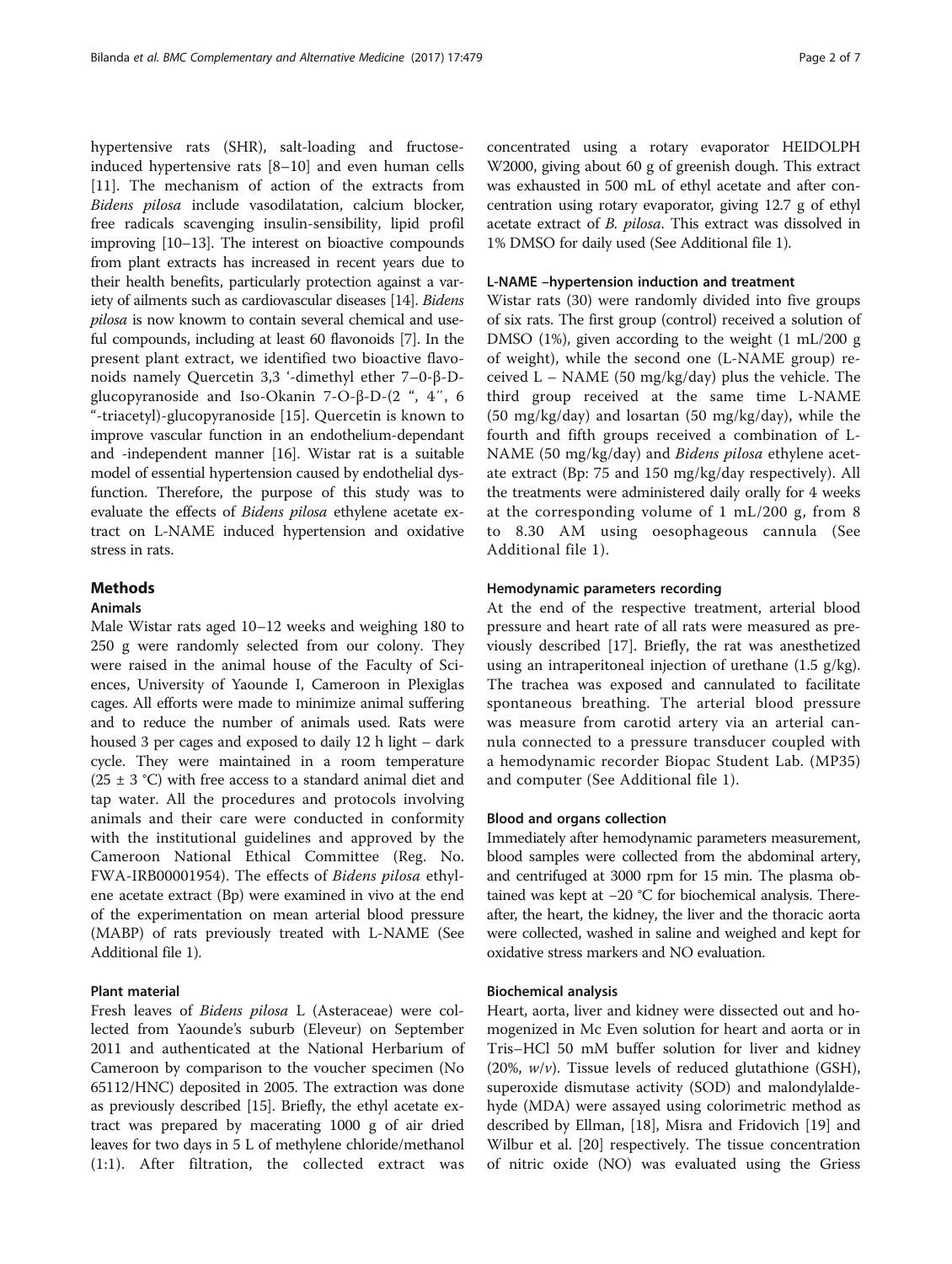method [\[21](#page-6-0)]. The concentrations of total cholesterol (TC), high density lipoprotein (HDL) cholesterol and triglycerides (TG), creatinin and bilirubine levels in serum were determined using commercial diagnostic kits (Fortress, UK). Atherogenic index was calculated following the formula used by Wakayashi and Kobaba [[22\]](#page-6-0). The activities of alanine and aspartate aminotransaminases were also determined spectrophotometrically using commercial diagnostic kits (Fortress, UK).

## Statistical analysis

Results were expressed as the mean ± SEM. The difference between the groups was compared using one-way analysis of variance (ANOVA) followed by the Duncan's post hoc test. A value of  $p < 0.05$  was considered statistically significant.

## Results

# Effects of ethylene acetate extract of Bidens pilosa on arterial blood pressure and heart rate

Animals that received only L-NAME (50 mg/kg/day) were hypertensive after four weeks of treatment. Concomitant administration of L-NAME with losartan (Los + L-NAME) or Bidens pilosa (Bp 75 + L-NAME and Bp 150 + L-NAME) dose-dependently and significantly prevented the installation of hypertension as depicted in Table 1. The mean arterial blood pressure (MABP) value was  $166.18 \pm 2.68$  mmHg in L-NAME treated rats versus  $128.43 \pm 1.45$  mmHg,  $126.69 \pm 8.12$ and  $110.03 \pm 8.19$  mmHg in the Los + L-NAME, Bp 75 + L-NAME and Bp 150 + L-NAME groups respectively. However, no significant change in heart rate was observed between experimental groups (Table 1).

# Effects of ethylene acetate extract of Bidens pilosa on lipid profile

The oral administration of L-NAME (50 mg/kg) to rats resulted in an elevated plasma lipid profile (Table [2](#page-3-0)). L-NAME treated rats showed significantly ( $p < 0.01$ ) higher levels of plasma triglycerides, LDL-cholesterol atherogenic index and significantly ( $p < 0.05$ ) lower levels of HDL- cholesterol as compared to the normal control rats. The *Bidens pilosa* ethylene acetate extract

(Bp 75 and 150 mg/kg/day) significantly modulated the lipid profile in animals receiving concomitantly L-NAME. Bp extract reduced plasma triglycerides and LDL- cholesterol by 51.29%, 78.57% and 46.42%, 48.21% respectively as compared to L-NAME hypertensive rats. Bp also prevented the raise in atherogenic index. The extract increased the level of plasma HDL-cholesterol by 25.75% and 9.09% with the doses 75 and 150 mg/kg respectively as compared to L-NAME hypertensive rats. In the same conditions, losartan prevented the decrease of HDL-cholesterol by 18.18% ( $p < 0.05$ ), and the increase of LDL-cholesterol by 28.77% (p < 0.05) and triglycerides by 58.44% ( $p < 0.01$ ) as compared to L-NAME hypertensive rats.

# Effects of ethylene acetate extract of Bidens pilosa on liver and kidney functions

As shown in Table [3](#page-3-0) The oral administration of L-NAME (50 mg/kg) to rats resulted in an increase of plasma AST and ALT by 106.92% and 58.34% ( $p < 0.01$ ) respectively. In L-NAME hypertensive rats it is also observed an increase, but not significant in creatinin (10%) and bilirubine (35.32%) as well as a slight drop in proteins (13.53%) as compared to nornotensive rats group. The combine administration of L-NAME and Bp (75 mg/kg et 150 mg/kg) prevented that increase for AST by 82.69% and 30.27% and for ALT by 70.14% and 80.38% respectively as compared to L-NAME hypertensive rats. Losartan induced a significant decrease of the plasma level of AST by 80.75% and of AST by 38.79% as compared to L-NAME hypertensive group. Bp extract prevented the increase induced by L-NAME of plasma creatinin by 35.22% at the dose of 75 mg/kg and by 28.40% at the dose of 150 mg/kg as compared to hypertensive group.

# Effects of ethylene acetate extract of Bidens pilosa on oxidative stress parameters

The level of malondialdehyde (MDA) significantly  $(p < 0.01)$  increased in aorta, heart, liver and kidneys of rats which received L-NAME compared to control normotensive group. Apart from aorta and liver with Bp (75 mg/kg), the combined treatment with Bp (75 and

Table 1 Effects of ethylene acetate extract of Bidens pilosa on blood pressure and heart rate

| Parameters     | Treatments         |                                |                           |                           |                           |  |  |
|----------------|--------------------|--------------------------------|---------------------------|---------------------------|---------------------------|--|--|
|                | Vehicle (10 ml/kg) | L-NAME                         | $L-NAME + Bp (75 mg/kg)$  | $L-NAME + Bp(150 mg/kg)$  | L-NAME + Losartan         |  |  |
| DBP (mm Hg)    | $104.14 + 7.42$    | $158.96 + 2.29^{\circ}$        | $122.22 \pm 8.04^{\beta}$ | $105.28 \pm 8.22^{\beta}$ | $123.79 \pm 1.32^{\beta}$ |  |  |
| SBP (mm Hg)    | $117.56 \pm 8.66$  | $180.62 + 4.08^b$              | $135.64 + 8.56^{\beta}$   | $119.52 + 8.20^{\beta}$   | $137.72 \pm 3.20^{\beta}$ |  |  |
| MABP (mmHg)    | $108.61 + 7.75$    | $166.18 \pm 2.68$ <sup>b</sup> | $126.69 \pm 8.12^{\beta}$ | $110.03 + 8.19^{\beta}$   | $128.43 + 1.45^{\beta}$   |  |  |
| HR (beat /min) | $334.21 + 10.51$   | $311.48 \pm 14.14$             | $314.02 + 13.14$          | $352.20 + 15.74$          | $345.30 \pm 12.82$        |  |  |

Each value represents a means ± S.E.M. of 6 rats;  $^{\text{b}}P$  < 0.01, significantly different compared to normal rats.  $^{\text{b}}P$  < 0.01, significantly different compared to L-NAME hypertensive rats

DBP diastolic blood pressure, SBP systolic blood pressure, MABP mean arterial blood pressure, HRheart rate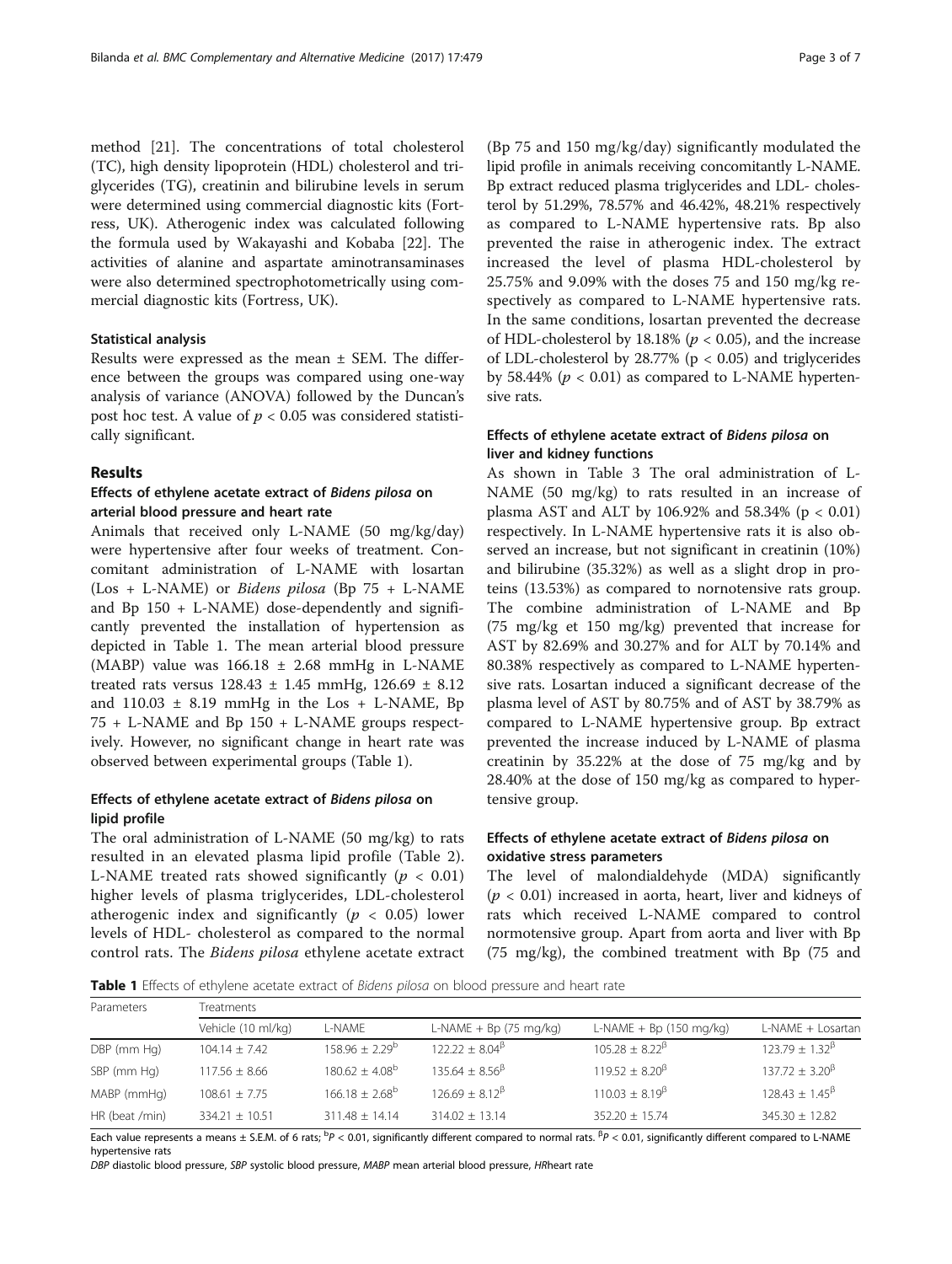| Parameters                 | <b>TWATE</b> ENCERT OF CHIPICITY ACCRES CARACTER DIMENSIONAL ON MOTOR PROMISE<br>Treatments |                              |                          |                          |                           |  |  |
|----------------------------|---------------------------------------------------------------------------------------------|------------------------------|--------------------------|--------------------------|---------------------------|--|--|
|                            | Vehicle (10 ml/kg)                                                                          | L-NAME                       | $L-NAME + Bp (75 mg/kg)$ | $L-NAME + Bp(150 mg/kg)$ | $L-NAME + Los (25 mg/kg)$ |  |  |
| Total Chol (mmol/L)        | $1.14 + 0.10$                                                                               | $1.22 + 0.07$                | $1.13 + 0.12$            | $1.00 + 0.14$            | $1.18 \pm 0.05$           |  |  |
| HDL chol (mmol/L)          | $0.91 \pm 0.13$                                                                             | $0.66 + 0.10a$               | $0.83 + 0.11^{\circ}$    | $0.72 \pm 0.16$          | $0.78 \pm 0.09$           |  |  |
| LDL chol (mmol/L)          | $0.24 \pm 0.06$                                                                             | $0.56 + 0.08$ <sup>a</sup>   | $0.30 + 0.04$            | $0.29 \pm 0.03^{\beta}$  | $0.40 \pm 0.12$           |  |  |
| Triglycerides (mmol/L)     | $0.61 \pm 0.06$                                                                             | $1.54 + 0.05^{\circ}$        | $0.75 + 0.27^{\alpha}$   | $0.33 \pm 0.11^{\beta}$  | $0.64 \pm 0.22^{\beta}$   |  |  |
| Atherogenic index (mmol/L) | $0.34 \pm 0.01$                                                                             | $0.67 \pm 0.07$ <sup>a</sup> | $0.39 + 0.08^{\circ}$    | $0.28 \pm 0.05^{\beta}$  | $0.51 \pm 0.07$           |  |  |

<span id="page-3-0"></span>Table 2 Effects of ethylene acetate extract of Bidens pilosa on lipid profile

Each value represents a means ± S.E.M. of 6 rats; <sup>a</sup>P < 0.05 <sup>b</sup>P < 0.01, significantly different compared to normal rats. <sup>a</sup>P < 0.05, <sup>β</sup>P < 0.01, significantly different compared to L-NAME hypertensive rats

150 mg/kg/day) for 4 weeks significantly prevented the rise in tissue MDA levels in the rest of investigated organs as compared to L-NAME hypertensive rats. The same effect was observed with losartan (25 mg/kg/day).

Treatment of rats with L-NAME dropped significantly the glutathione (GSH) level in aorta, kidneys, liver, ( $p < 0.001$ ) and heart ( $p < 0.05$ ) when compared with control group. So, the decline percentages were 76.92, 34.13, 57.65 and 54.873% respectively in aorta, heart liver and kidney. The L-NAME treatment associated with Bp extract or losartan has significantly prevented that decrease in all the investigated organs, except with the lower dose of Bp (75 mg/kg) in the heart, the liver and the kidney. The same Effect has been observed with losartan in the kidney when compared with L-NAME hypertensive rats.

The administration of L-NAME in rats significantly decreased activity of SOD in aorta, heart, liver ( $p < 0.01$ ) and kidneys ( $p < 0.05$ ), when compared to control group. The values of decline percentages were 38.80, 52.08, 54.36 and 33.54% in aorta, heart liver and kidney respectively as compare to control normotensive rats group. Bp extract at the doses of 75 and 150 mg/kg blunted significantly the decrease in SOD activity in heart and liver  $(p < 0.01)$  observed in hypertensive group. Losartan also blunted significantly  $(p < 0.01)$  the decrease of SOD in heart and liver.

Aortic, cardiac, liver and kidney content in NO are represented in Fig. [1d.](#page-4-0) In rats treated only with L-NAME, all the NO concentration decrease significantly ( $p < 0.01$ ) by

38.16, 38.84, 62.28 and 34.16% in aorta heart liver and kidney respectively as compared to the control normotensive rats. The Bp extract dose-dependently prevented the deleterious effects of L-NAME in the tissue NO content. It prevented by 33.33, 10.86, 16.07 and 22.15% at the dose 75 mg/kg/day and by 148.71, 12.5, 42.85 and 36.70% at the dose 150 mg/kg/day the concentration of NO in the aortic, cardiac liver and kidney tissues respectively as compared to the L-NAME hypertensive group. Losartan had a similar effect.

## **Discussion**

This study investigated the antihypertensive effect of Bidens pilosa ethylene acetate (Bp) extract in L-NAMEinduced hypertensive rats and its effects on oxidative stress as well as its damages on liver and kidney. The sustained L-NAME induced hypertension was confirmed [[23\]](#page-6-0). The fact that Bp could prevent hypertension induced by L-NAME indicates that it may act directly or no in NO production or activity. As already mentioned, Bidens pilosa extract used in the present study contains many flavonoids namely Quercetin 3,3 '-dimethyl ether 7–0-β-D-glucopyranoside and Iso-Okanin 7-O-β-D-(2 ", 4″, 6 "-triacetyl)-glucopyranoside. Previous studies have demonstrated that quercitine was able to improve endothelium function by increasing the bioavaibility and/or the production of NO [[16\]](#page-6-0). In addition quecitine isolated from Bidens pilosa can prevent and attenuate hypertension [[24\]](#page-6-0). This ability passes trough its vasodilatator, cardio protective and vasoprotective effects as well as its

Table 3 Effects of BPEA on liver and kidney functions

| Parameters        | Treatments         |                      |                                                  |                           |                           |  |  |
|-------------------|--------------------|----------------------|--------------------------------------------------|---------------------------|---------------------------|--|--|
|                   | Vehicle (10 ml/kg) | L-NAME (50 mg/kg)    | $L-NAME + Bp (75 mg/kg)$                         | $L-NAME + Bp(150 mg/kg)$  | $L-NAME + Los (25 mg/kg)$ |  |  |
| AST (UI)          | $31.03 \pm 2.08$   | $64.21 + 6.73^b$     | $11.11 + 0.87^{b}$                               | $45.68 \pm 5.16^{a\beta}$ | $12.36 \pm 1.07^{a\beta}$ |  |  |
| ALT (UI)          | $18.51 \pm 1.78$   | $29.31 \pm 2.30^{b}$ | $11.75 + 1.15^{b}$ <sup><math>\beta</math></sup> | $10.72 + 0.21^{b}$        | $17.94 \pm 2.86^{\beta}$  |  |  |
| Creatinin (mg/mL) | $0.80 \pm 0.06$    | $0.88 \pm 0.68$      | $0.57 + 0.06$                                    | $0.63 \pm 0.18$           | $0.87 \pm 0.45$           |  |  |
| Bilirubine (mg/L) | $4.02 \pm 1.38$    | $5.44 + 1.707$       | $5.63 \pm 0.92$                                  | $5.71 \pm 1.058$          | $8.04 + 1.79^{\circ}$     |  |  |
| Proteins (mg/mL)  | $81.84 \pm 2.57$   | $70.76 \pm 14.69$    | $75.04 \pm 14.10$                                | $85.20 \pm 12.79$         | $71.32 \pm 15.94$         |  |  |

Each value represents a means ± S.E.M. of 6 rats; <sup>a</sup>P < 0.05 <sup>b</sup>P < 0.01, significantly different compared to normal rats. <sup>a</sup>P < 0.05, <sup>β</sup>P < 0.01, significantly different compared to L-NAME hypertensive rats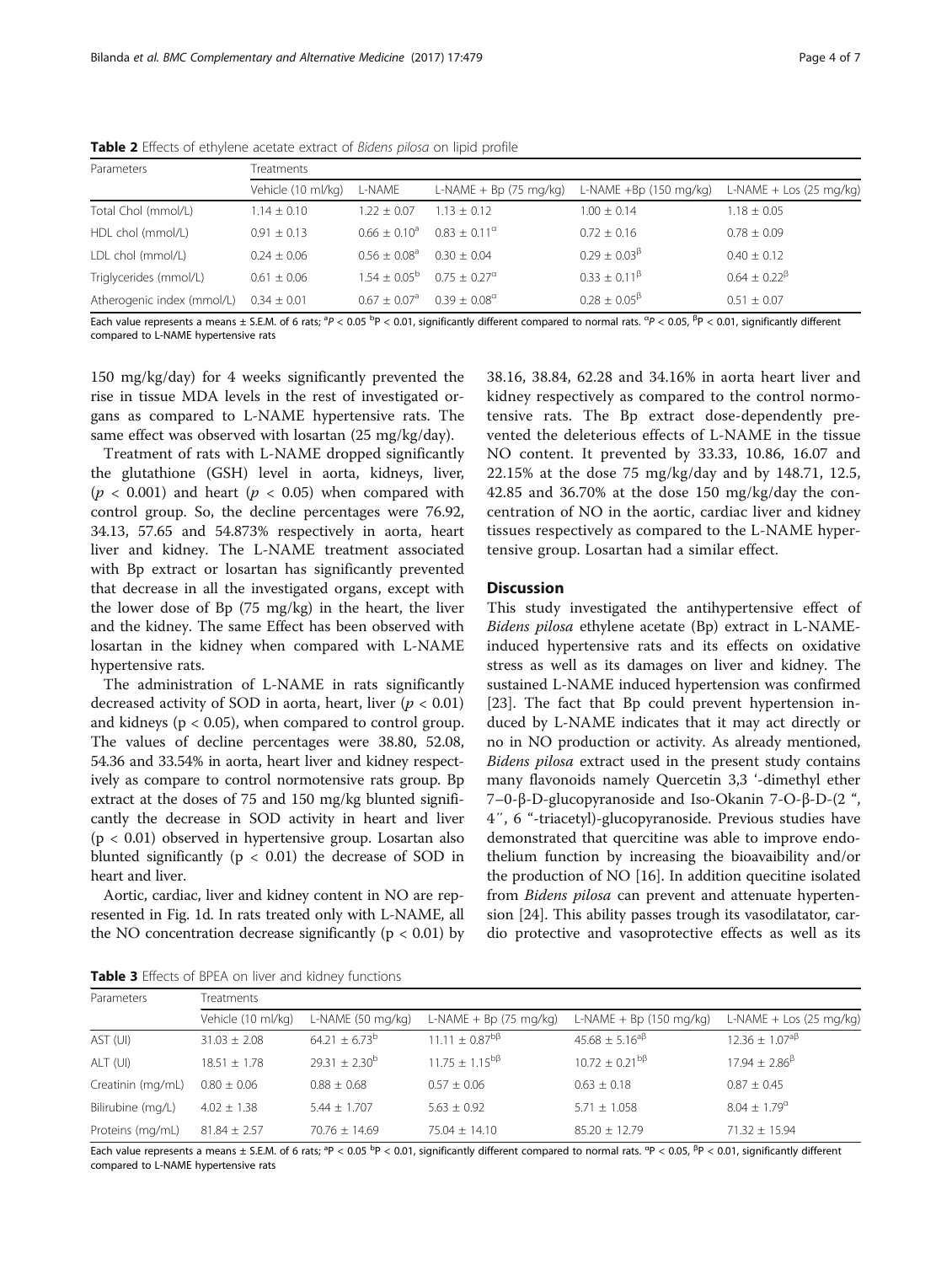<span id="page-4-0"></span>

antioxidant properties [\[10, 11, 13](#page-6-0)]. Quecitine can also prevent cell smooth muscle proliferation and migration [[25\]](#page-6-0). We can also think of the calcium blocker activity of the plant that has been demonstrated [[26\]](#page-6-0). All this might have contributed at least in part in the process of the plant extract to prevent the induction of hypertension by L-NAME administration. The fact that none of the treatment has affected the heart rate is in accordance with previous studies that have shown that, the chronic administration of L -NAME did not alter the heart rate [[27\]](#page-6-0). Since no changes in the heart rate were also found in rats treated concomitantly with L-NAME and Bp extract, it seems that the lowering of blood pressure may be predominantly due to its effects on vessels. Though Dimo et al. [\[13](#page-6-0)] have demonstrated that Bidens pilosa reduced heart rate and the force of contraction; other studies using other extracts of Bidens pilosa showed that the plant does not really affect the heart, but mostly the vessels [[8\]](#page-6-0). This difference may be due to the difference in extraction. Therefore, we can suggest that the antihypertensive effect of our plant extract might be mainly

due to its ability to reduce the peripheral resistance via its vasodilating activities [\[8](#page-6-0)].

The fact that the dyslipidemia observed in L-NAMEinduced hypertensive rats, was significantly managed by both losartan and BPEA confirmed both the hypotriglyceridemic and hypocholesterolemic properties of the plant extract [\[9](#page-6-0), [10, 12\]](#page-6-0). In fact, L-NAME elevates the serum concentrations of free fatty acid by lowering the activity of hepatic carnitine palmitoyltransferase, the rate-limiting enzyme of fatty acid oxidation, leading to hyperlipidemia [\[28](#page-6-0)]. The elevation in serum triglyceride and cholesterol might be due to reduced fatty acid oxi-dation [[28\]](#page-6-0). The hypolidemic potential of Bidens pilosa may therefore be due, at least in part, to the stimulation of fatty acid oxidation, related to the presence of quercetin which may be involved in lipid metabolism [\[29](#page-6-0)]. Quercitine is also known to reduce triglyceride circulation level [[30\]](#page-6-0). This in turn might contribute to the cardiovascular protective effects of Bp. The antilipidemic properties of Bp extract could also be due to its antioxidant composition [\[7](#page-6-0)]. In effect, in our study, the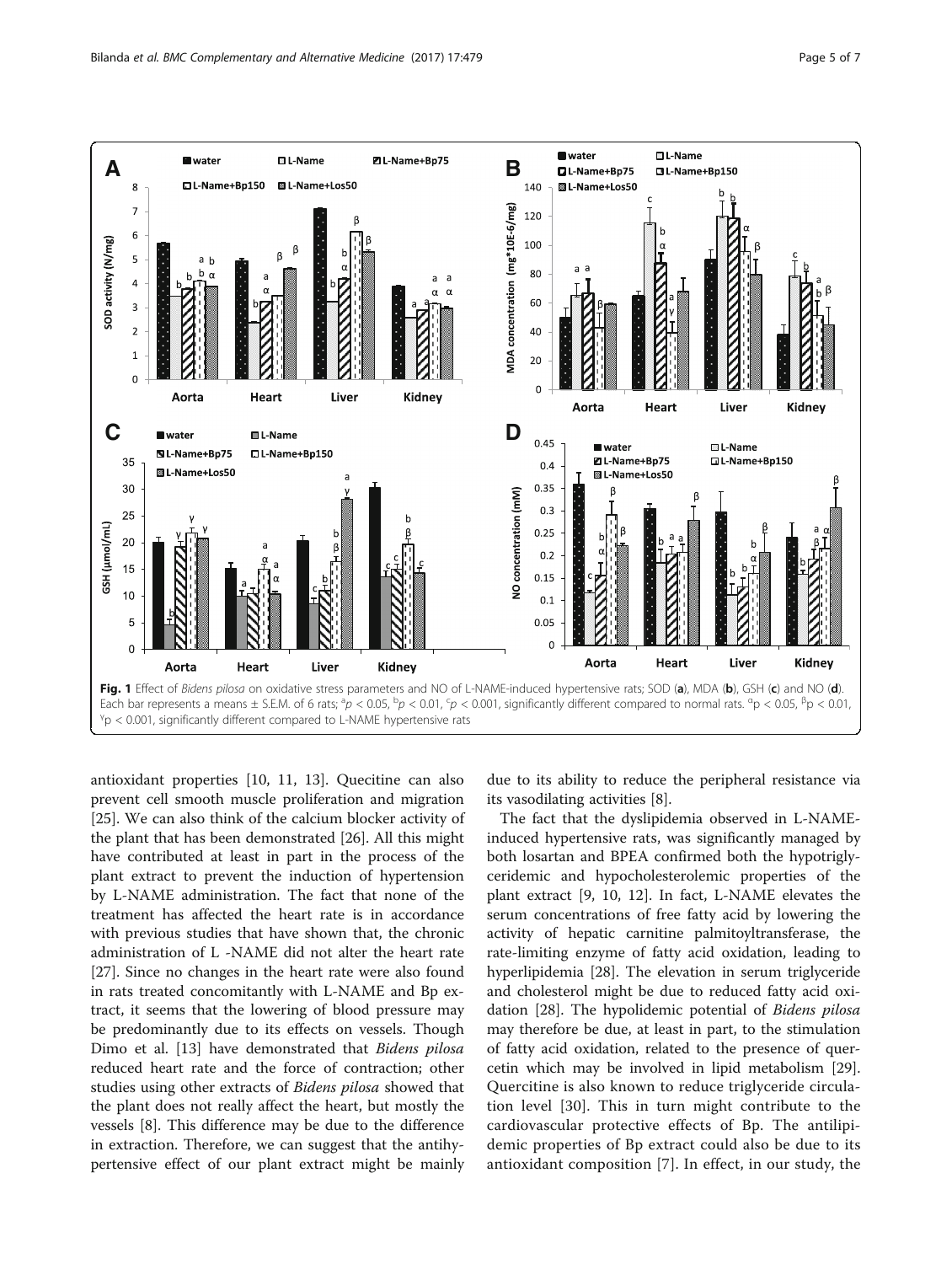<span id="page-5-0"></span>oxidative status was impaired in L-NAME treated group. The association of Bp or losartan with L-NAME prevented the decrease of glutathione and SOD and the increase of MDA in treated rats. Glutathione plays an excellent role in protecting cell from oxidative damages. Therefore Bp may be acting as membranes protector to prevent the lipid peroxidation or as free radicals scavenger [\[16\]](#page-6-0). That action of our plant extract may in turn protect the organs against the injuries caused by free radicals. The antioxidant potential of Bp might also be due to the free radical scavenging properties of its known phytochemicals such as flavonoids, phenylpropanoids and phenols [6, [7](#page-6-0)]. This can then explain the protective effect of our extract on liver and kidney. In the present study, we evaluated the toxicity L-NAME-induced hypertension on these two organs by assessing the level of blood creatinine, bilirubine and transaminases (AST and ALT). Bidens pilosa inhibited the elevation in serum levels of AST, ALT and bilirubine induced by L-NAME; that is similar with the effect on oxidative stress markers. This may indicate that oxidative stress contributes in the mechanism(s) of hepatotoxicity due to chronic consumption of L-NAME. The low level of serum enzyme activity following the concomitant treatment with Bp as compared to untreated rats confirms the liver and kidney protective effects of Bidens pilosa [6] as well as its antioxidant activity [\[7](#page-6-0)]. In the present study, treatment with L-NAME increased the blood pressure in association with decreased in heart and aortic NO tissue levels. The levels of heart and aortic NO were reversed by co-administration of Bp showing the protective effect of the plant extract on the vascular endothelium. This beneficial effect of the plant extract may be associated with the presence of substances which are reported to improve vascular function by endotheliumdependent and independent manner and increase NO bioavailability and/or production [[16](#page-6-0), [31\]](#page-6-0).

# Conclusion

These results showed that the ethylene acetate extract of Bidens pilosa leaves might prevent the L-NAME-induced hypertension in rats. Current findings also confirm that Bidens pilosa is able to normalize lipid profile, fight against oxidative stress and cell damage in liver and kidney and to improve endothelial function in this animal model of hypertension. These results are probably due to the presence of Quercetin 3,3′-dimethyl ether 7–0-β-Dglucopyranoside and scientifically confirm the antihypertensive and antioxidative properties of the aqueous extract of B. pilosa as used in Cameroonian traditional medicine.

# Additional file

[Additional file 1:](dx.doi.org/10.1186/s12906-017-1972-0) Animal handling procedure. (DOCX 615 kb)

#### Abbreviations

ALT: Alanine amino-transferase; AST: Aspartate amino-transferase; Bp: Bidens pilosa ethylene acetate extract; DBP: Diastolic blood pressure; GSH: Reduced glutathione; HDL-c: High density lipoprotein cholesterol; HR: Heart rate; LDL-c: Low density lipoproteins cholesterol; L-NAME: Nw-nitro-L-arginine methyl ester; MABP: Mean arterial blood pressure; MDA: Malondialdehyde; NO: Nitric oxide; SBP: Systolic blood pressure; SOD: Superoxide dismutase activity

#### Acknowledgements

Not applicable

Funding

Not applicable.

#### Availability of data and materials

All data are contained and described within the manuscript. The datasets used and/or analyzed during the current study available from the corresponding author on reasonable request.

#### Authors' contributions

DCB, LK and PDDD carried out the study; CDB and PDDD wrote the manuscript. BFOA and LT helped to analyze data, PK and TD supervised the work. All authors read and approved the final manuscript.

#### Ethics approval

All the procedures and protocols involving animals and their care were conducted in conformity with the institutional guidelines approved by the Cameroon National Ethical Committee (Reg. No. FWA-IRB00001954). All efforts were made to minimize animal suffering and to reduce the number of animals used.

#### Consent for publication

All authors gave their consents for the publication of the manuscript, and for Bilanda Danielle Claude to be the corresponding author.

#### Competing interests

The authors declare that they have no competing interests.

#### Publisher's Note

Springer Nature remains neutral with regard to jurisdictional claims in published maps and institutional affiliations.

#### Author details

<sup>1</sup>Department of Animal Biology and Physiology, Laboratory of Animal Physiology, University of Yaounde I, P.O. Box 812, Yaounde, Cameroon. 2 Faculty of Health Sciences, Université des Montagnes, P.O. Box 208, Bangangté, Cameroon.

#### Received: 22 January 2017 Accepted: 12 September 2017 Published online: 10 October 2017

#### References

- 1. Moncada S, Higgs A. The L-arginine–nitric oxide pathway. N Engl J Med. 1993;329(27):2002–12.
- 2. Huang PL, Huang Z, Mashimo H, Bloch KD, Moskowitz MA, Bevan JA, Fishman MC. Hypertension in mice lacking the gene for endothelial nitric oxide synthase. Nature. 1995;377:239–42.
- 3. Rees DD, Palmer RMJ, Schulz R, Hodson HF, Moncada S. Characterization of three inhibitors of endothelial nitric oxide synthase in vitro and in vivo. Br J Pharmacol. 1990;101:746–52.
- Rajendran P, Boobalan R. The flavonoid troxerutin ameliorates hypertension, oxidative stress and lipid metabolism in L-NAME hypertensive rats. Indo–Asian J Multidisciplin Res. 2015;1(3):280–9.
- 5. El-Sherbiny GA, Taye A, Abdel-Raheem IT. Role of ursodeoxycholic acid in prevention of hepatotoxicity caused by amoxicillin-clavulanic acid in rats. An Hepatol. 2009;8:134–40.
- 6. Kviecinski MR, Felipe KB, Correia JFG, Ferreira EA, Rossi MH, Gatti FM, Filho DW, Pedrosa RC. Brazilian Bidens pilosa Linne' yields fraction containing quercetinderived flavonoid with free radical scavenger activity and hepatoprotective effects Libyan. J Med. 2011;6:5651–62.